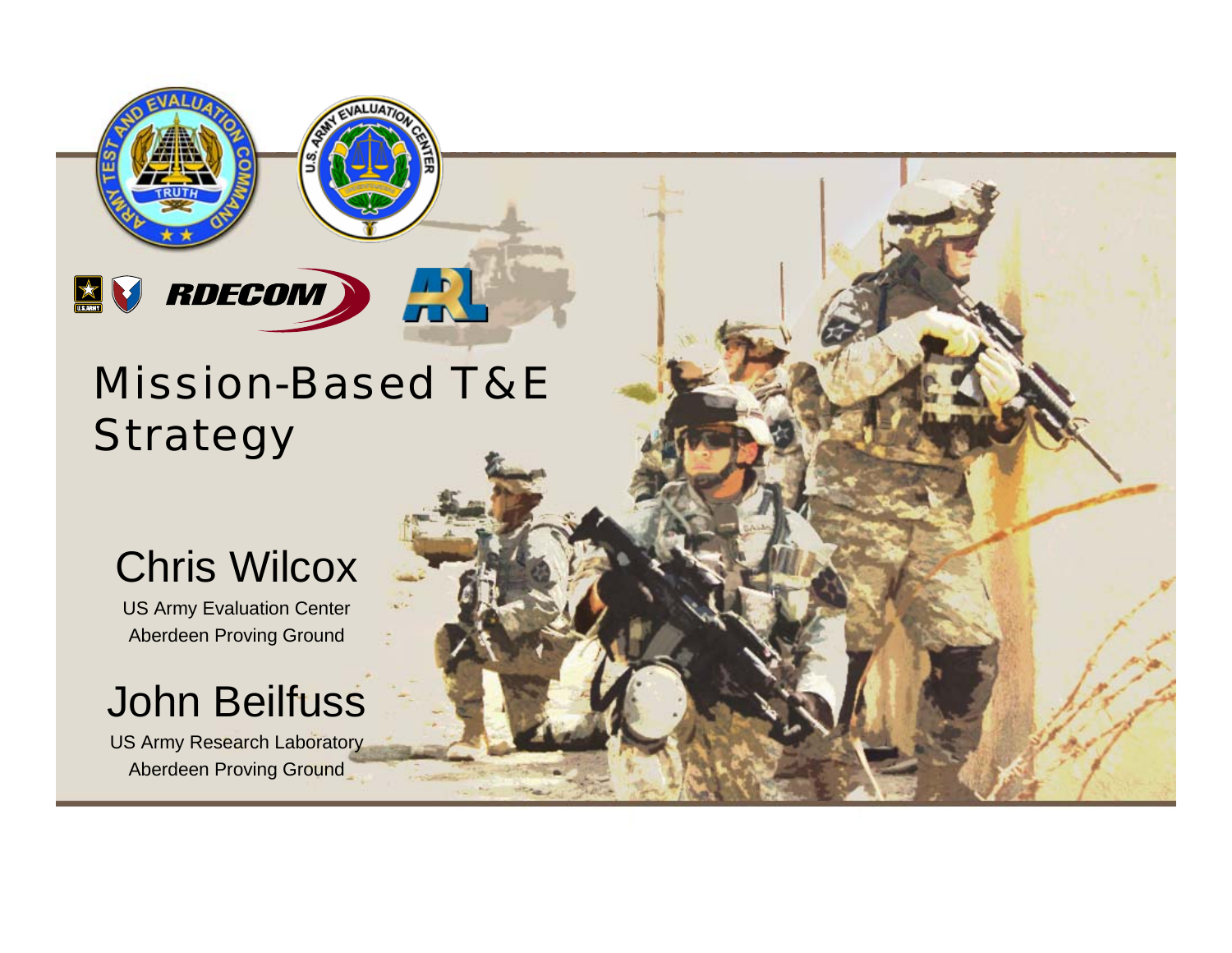

# *Outline*



- Introduction
- Goals, Background and Requirements
- MBT&E Framework
- MBT&E Process
- Mission-Based Systems Engineering
- MBSE Example
- MBT&E/MBSE Road Ahead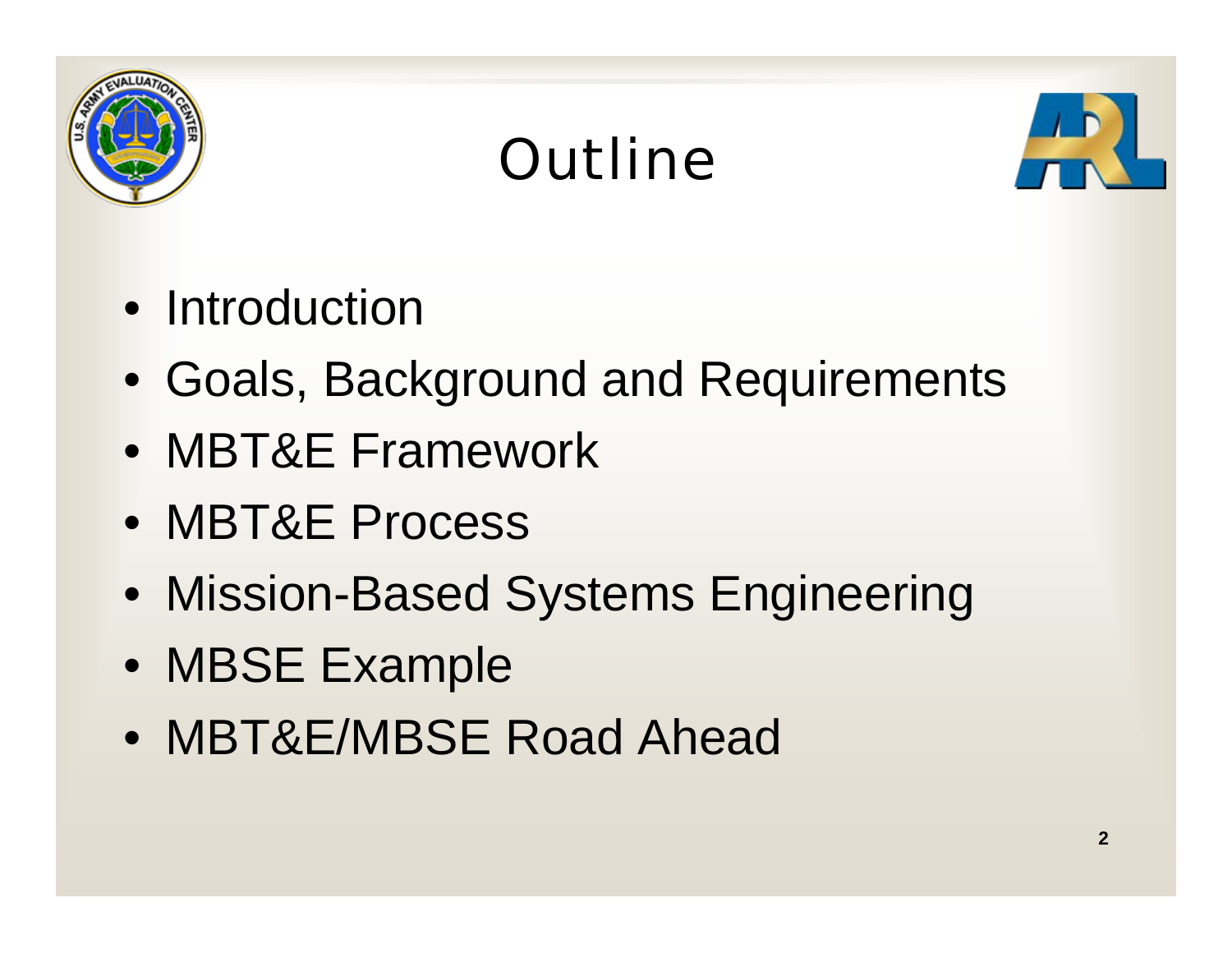

# *MBT&E Introduction*



Mission-Based Test and Evaluation

is a methodology that focuses T&E on the mission task **capabilities** provided to the warfighter. It provides a framework and procedure to:

- – **link capabilities to the attributes** of the materiel systemof-systems;
- – develop evaluation measures that **assess capabilities and attributes**;
- and link the evaluation measures to all **available data sources**.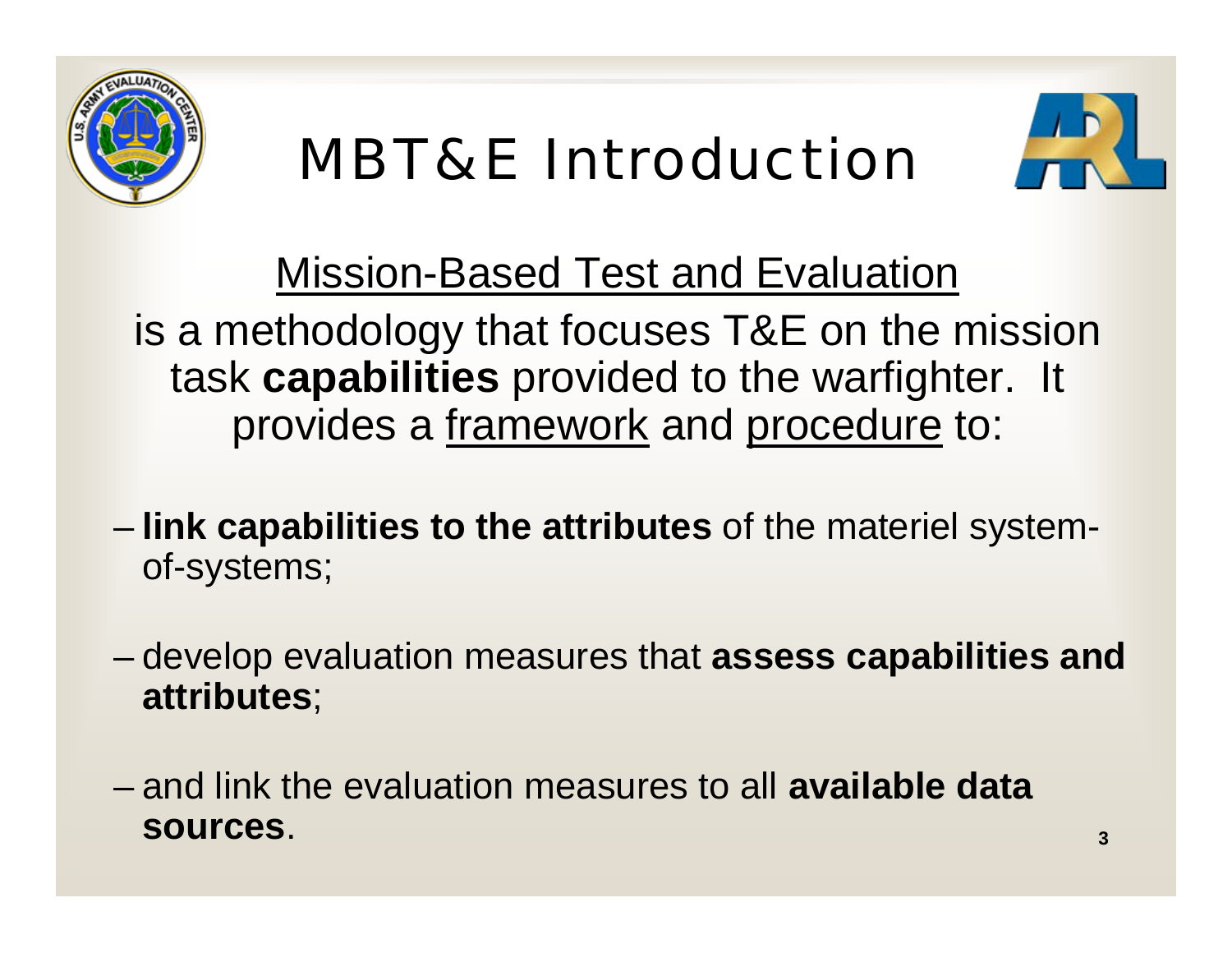

# *MBT&E Top Goals*



- Show impact of materiel system strengths/weaknesses on the operational capabilities and limitations.
	- Validate system performance in context of mission task capabilities.
	- T&E aligned with Systems Engineering products.
- Complete feedback loop to Capability-Based Analysis.
	- Evaluation results focused on how system performance (current focus) supports the capability needs identified by the combat developer's capability-based analysis (CBA). Answers the "so what" question.
	- Align T&E strategy with CBA and DoDAF products.
- Integrate DT and OT and make use of all available data.
	- T&E conditions determined by the mission context and applied to all data sources (contractor test, M&S, DT, and OT).
	- **4** Allows for appropriate and synergistic mix of data (developmental and operational) to support the evaluation.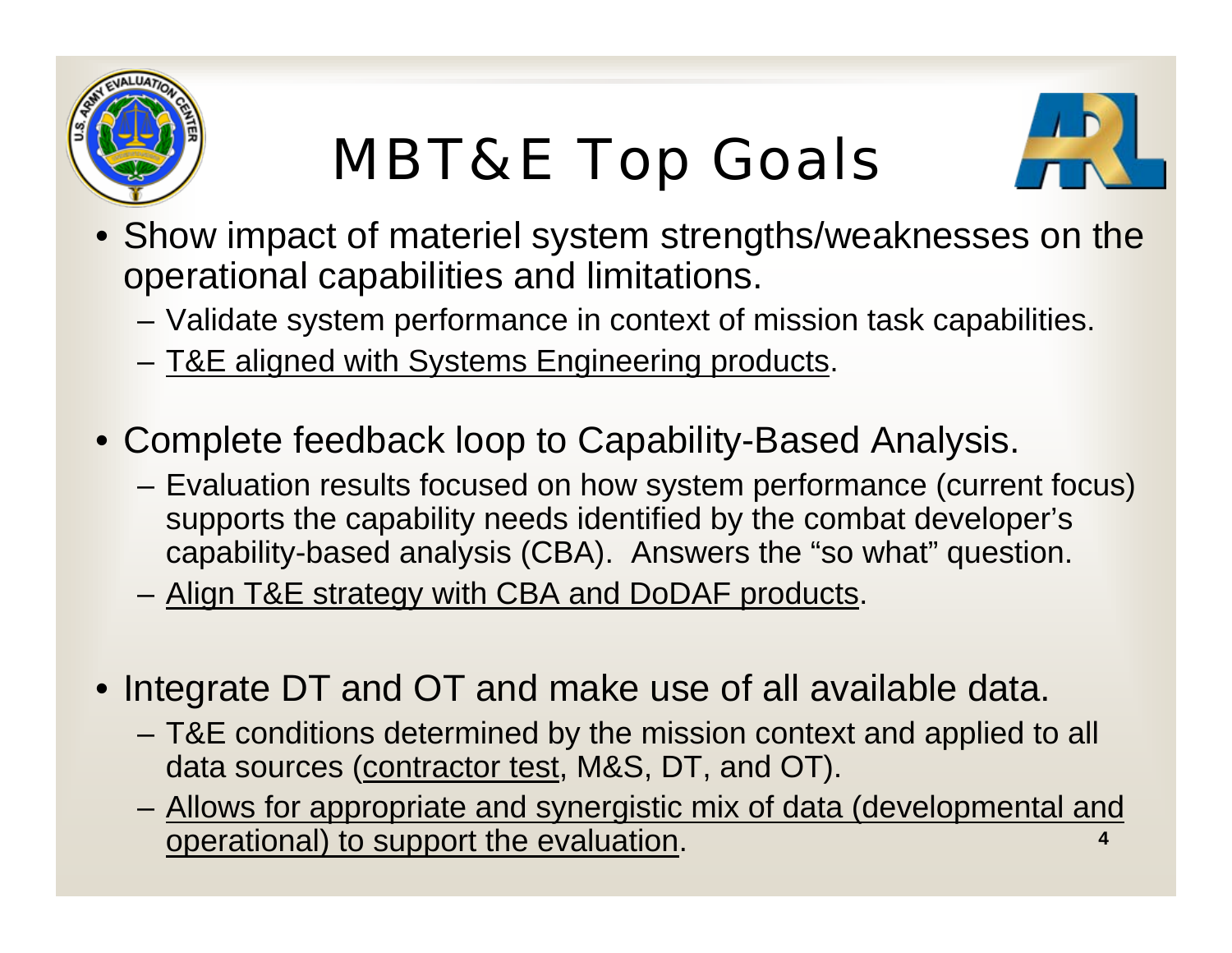

# *MBT&E & SE Aligned Goals*



### *From NDIA SE Division Task Group Report*

*July 2006*

- Execute SE and scope T&E efforts earlier in the acquisition cycle based on mission task capabilities.
	- Addresses:
		- $\bullet$  "Insufficient systems engineering applied early in the program life cycle…"
		- "Requirements not always well-managed, including the effective translation from capabilities statements into executable requirements…"
	- By: Focusing on mission task capabilities as the starting point.
- Enable robust SE and T&E strategy development for Joint networked SoS and a common environment for collaborative effort between capabilities developer, materiel developer and T&E.
	- Addresses: "Collaborative environments, including SE tools, are inadequate to effectively execute SE at the joint capability, SoS and system levels."
	- **5** By: Using a framework that links all components of the SoS to the mission capability and uses a common definition of terms.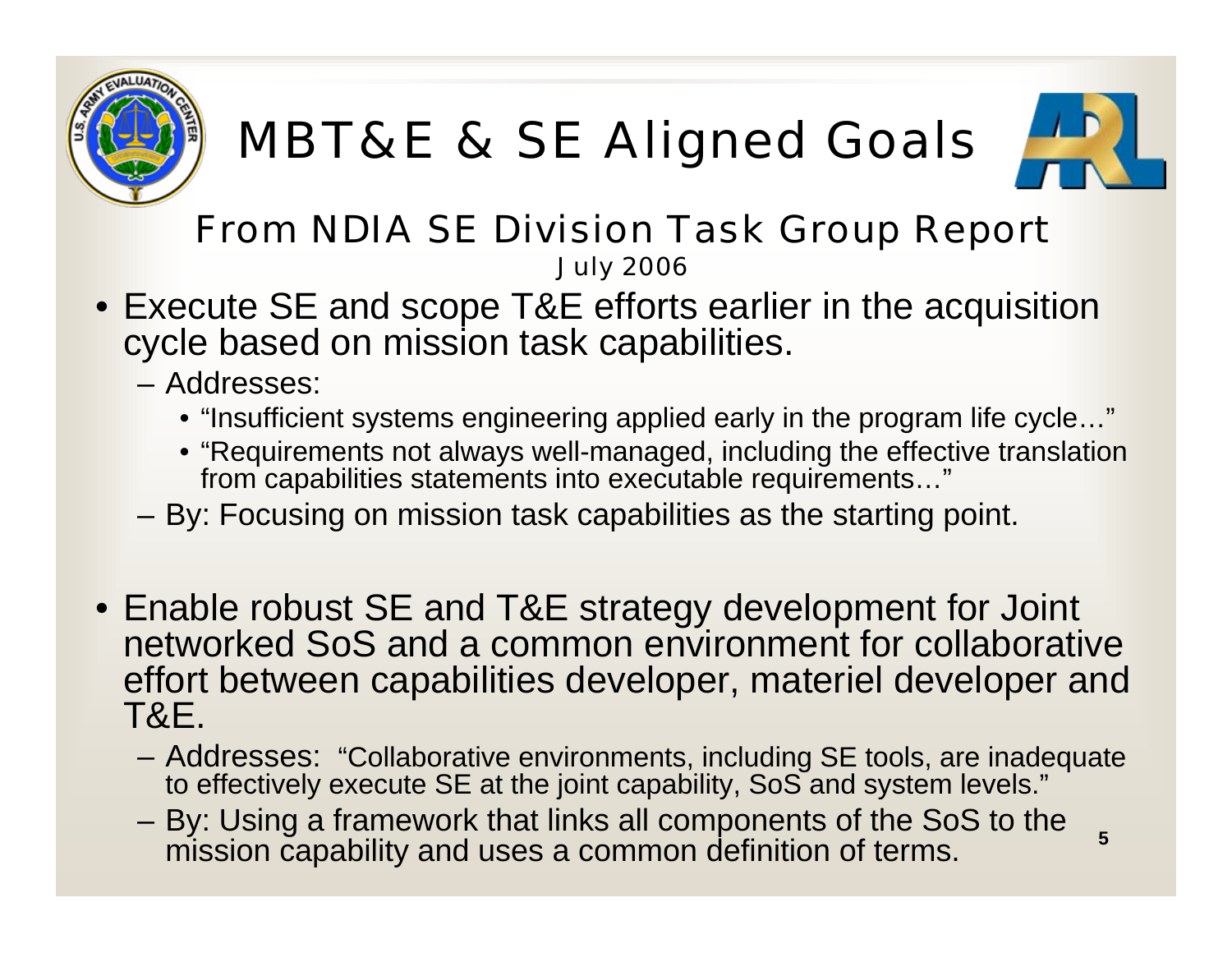

# *MBT&E Background*



- •Dec 07: Study group was formed.
	- Participants included: ATEC, ARL, AMSAA and DOT&E (JTEM). Consensus: T&E focused on the mission tasks is correct path ahead.

Presented preliminary design. • **Go ahead with detailed design**.

Presented draft 80% design for review/comment.

Presented final 80% design.

- **Go ahead with coordination.**
- **Go ahead with pilot projects**

•Feb 08: Mission-Based T&E Strategy Summit (Panel Review).

•May 08: Briefed process for review/comment. – Additional participants included TRADOC, ASA(ALT), DUSA-TEO, JCS, COMOPTEVFOR and MCOTEA.

• Briefed OSD RAM Initiatives Working Group #3, 18 Jun 08.

- Aug 08: Held second MBT&E Strategy Summit,
	- Additional participants included JFCOM, DUSD(AT&L), and AFOTEC.
- Briefed ASA(ALT), 21 Aug 08.
- Briefed RDECOM, 18 Sep 08.
- Briefed HQDA DCS G-3/5/7, 22 Sep 08.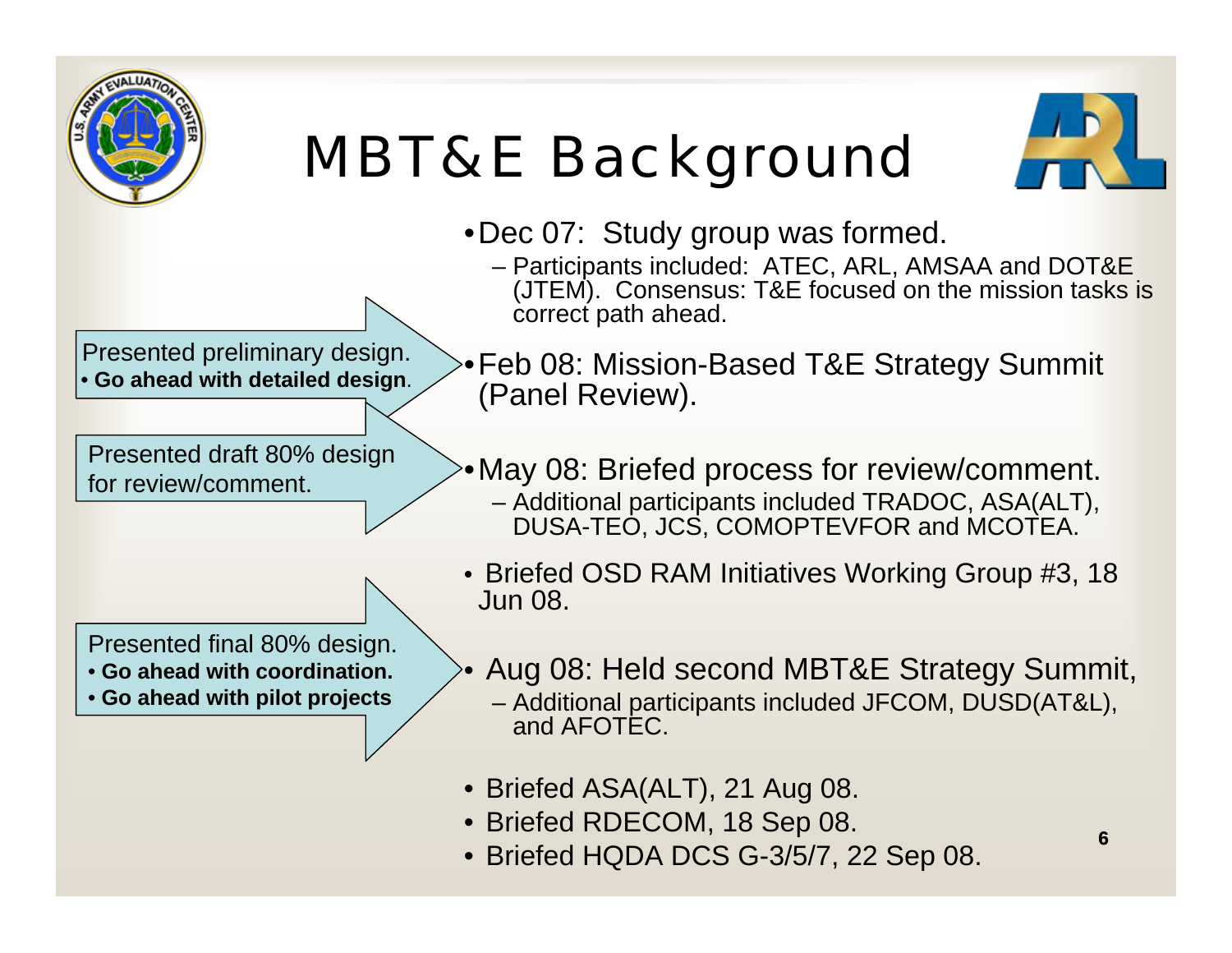

# *MBT&E Requirements*



- **Address initiatives in Section 231 Report.**
- **Address initiatives in DOT&E/OUSD(AT&L)** *T&E Policy Revisions* **memorandum, 22 Dec 07***.*
- **Address initiatives in DOT&E/DUSD(A&T)** *Reliability Improvement Working Group* **memorandum, 15 Feb 08.**
- **Address goals, strategies and initiatives in DUSA-TEO Strategic Plan, 2007.**
- **In addition, addressing T&E and SE capability needs.**
	- –**System of Systems engineering and evaluation.**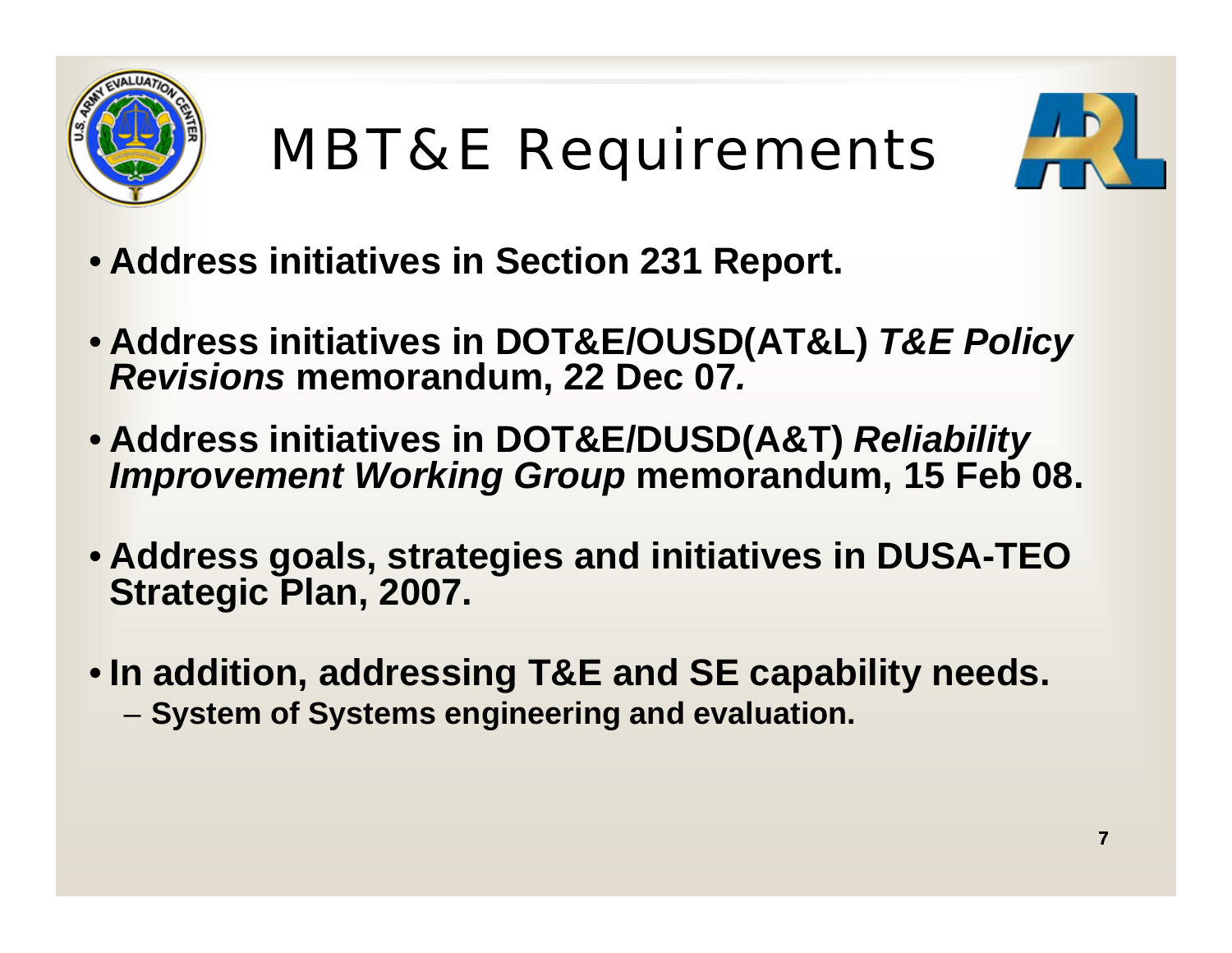

# *MBT&E Framework*



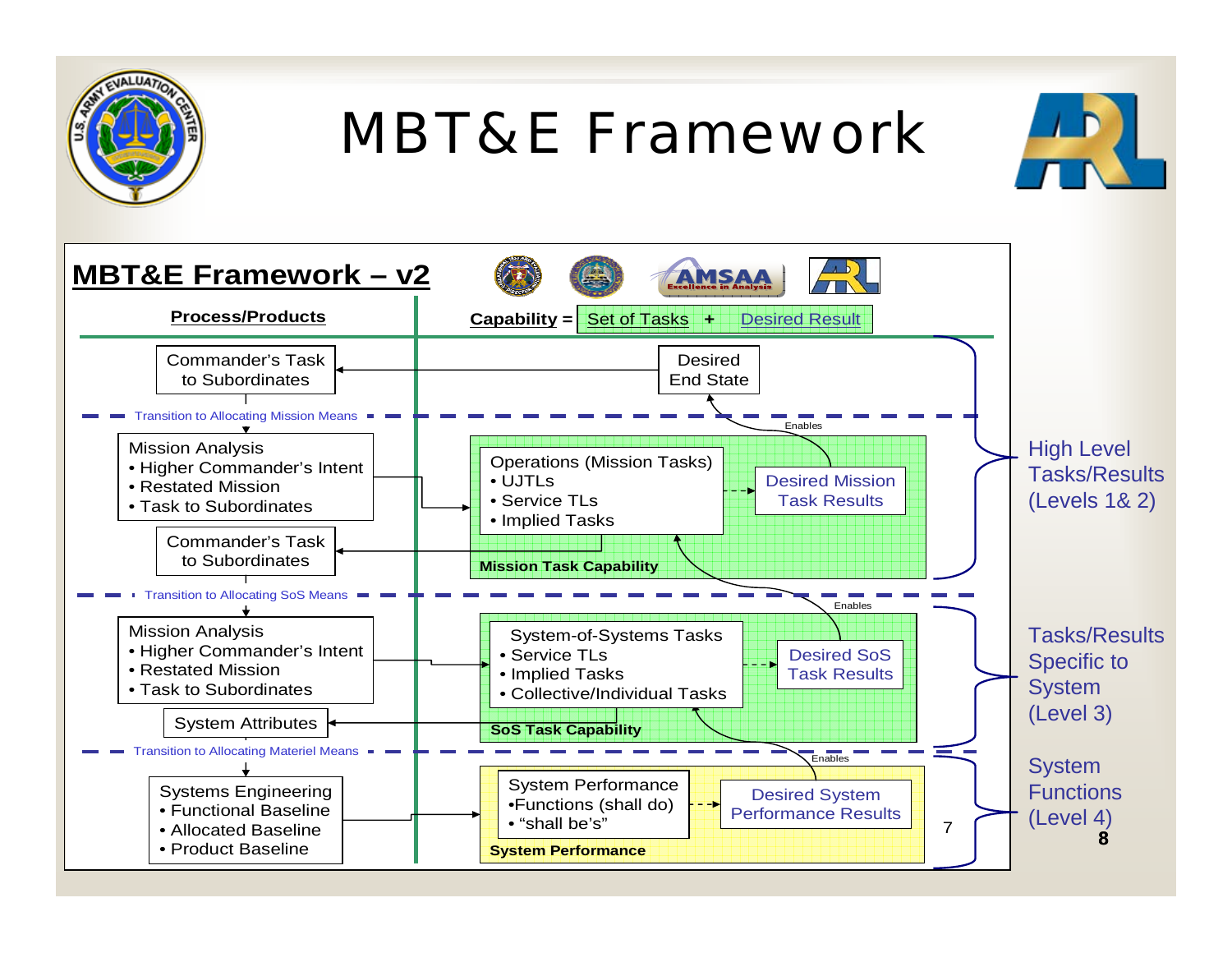

**Capability and Performance Linked to Integrated T&E**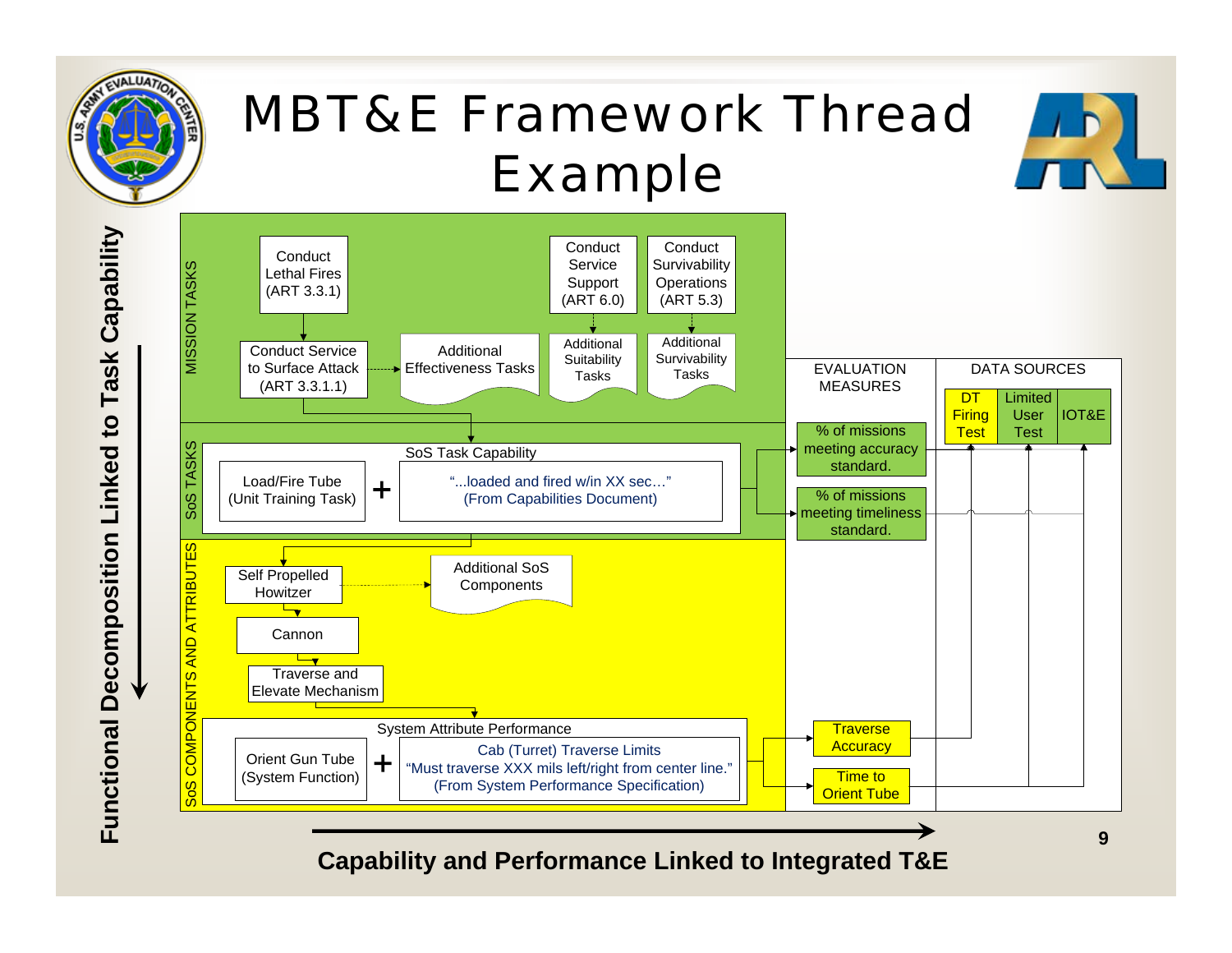

# *MBT&E Framework Thread Link Back to Goals*



- Report effectiveness, suitability and survivability based on capability. **A**
- Measure mission capability and operational support. **B**
- Supports Joint networked system-of-systems T&E. **C**



- System strengths/weaknesses impact on operational capabilities. **D**
- Best use of M&S identified by assessing conditions needed and possible to test. **E**
- Integrated T&E through…  $(F)$ 
	- Operational context from task capability applied to DT conditions;
	- **10** Integrated use of contractor, developmental and operational test; and
	- System function impact on task measured in OT.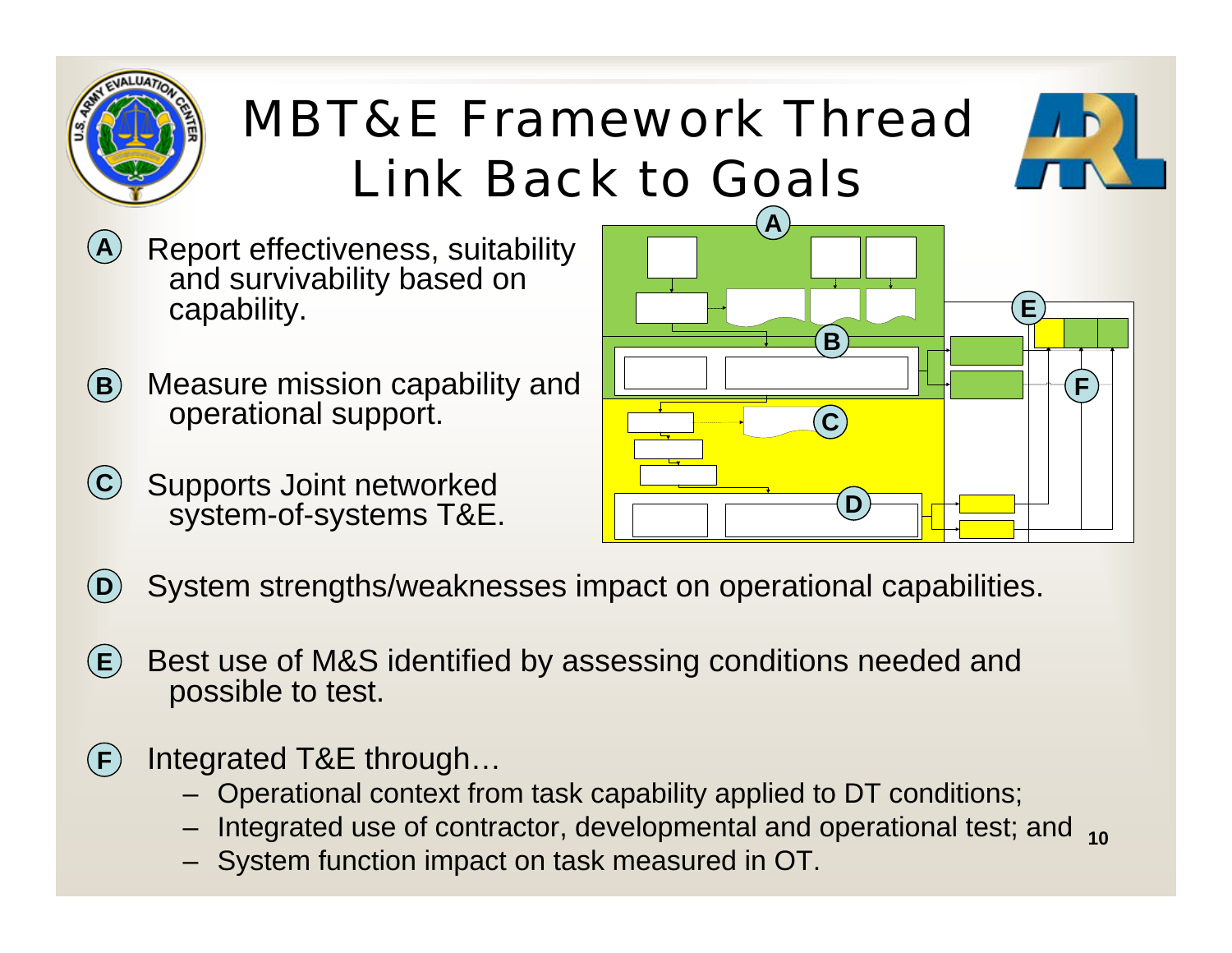

## *MBT&E Process Overview*



- Steps divided into 5 major purpose areas.
- Process is iterative supporting acquisition life-cycle.
	- 1 Pre-step to understand the program context.

| UNDERSTAND THE                      | • 4 steps to understand the military operations, tasks, task          |
|-------------------------------------|-----------------------------------------------------------------------|
| <b>MISSION</b>                      | capabilities and mission context.                                     |
|                                     |                                                                       |
| UNDERSTAND THE                      | • 2 steps to understand the components and attributes of              |
| <b>SYSTEM</b>                       | the materiel system-of-systems.                                       |
|                                     | • 1 additional step to understand the mission and system<br>linkages. |
| <b>DESIGN THE TEST</b>              | • 7 steps to design the T&E given the mission and system              |
| <b>AND EVALUATION</b>               | understanding.                                                        |
|                                     |                                                                       |
| <b>DETERMINE THE</b>                | • 3 steps to generate, collect, analyze, and evaluate the             |
| <b>RESULTS</b>                      | data.                                                                 |
| <b>REPORT THE</b><br><b>RESULTS</b> | • 1 step to format and report the results.                            |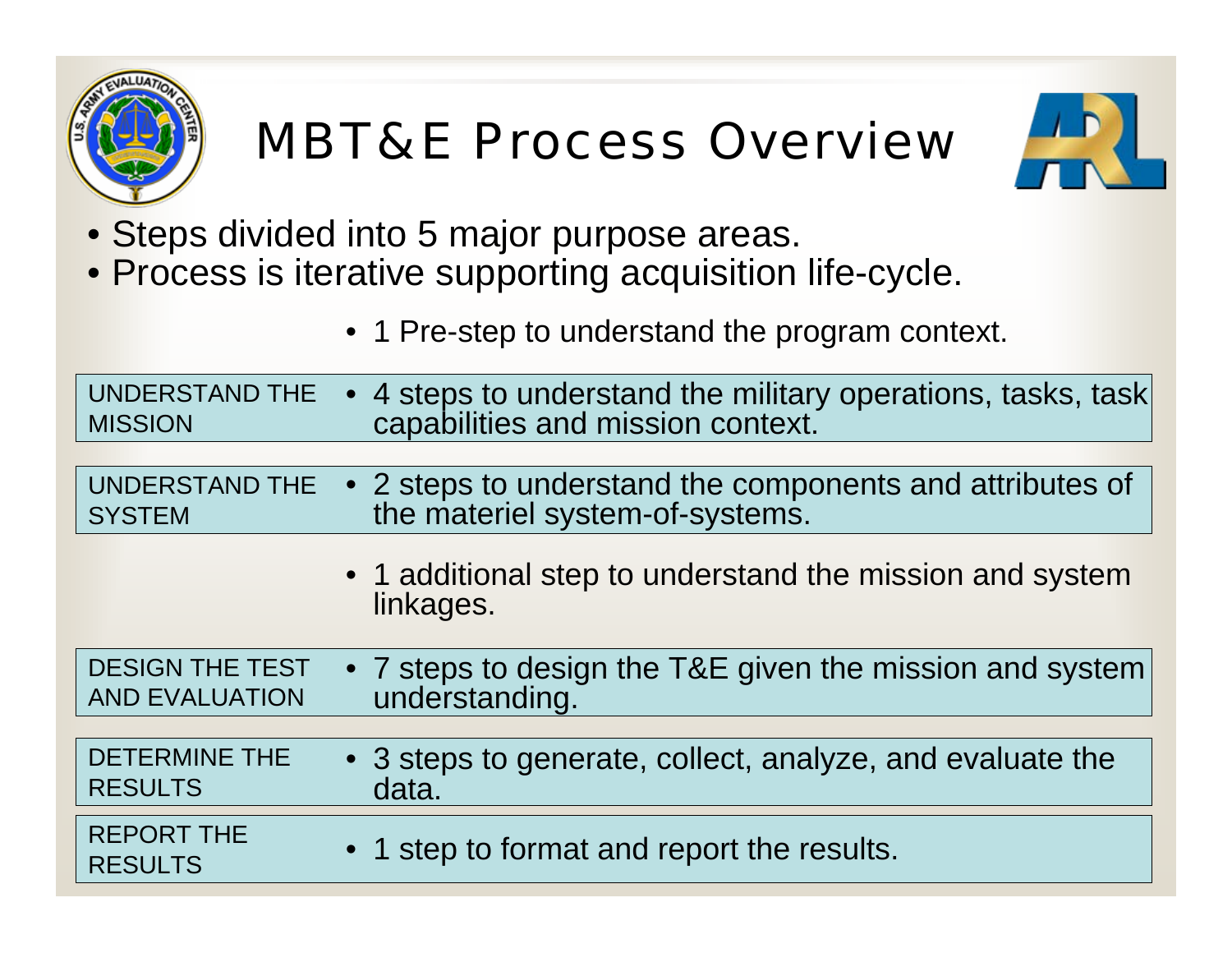

# *Mission-Based Systems Engineering*



- Effective systems engineering expands requirements analysis into the mission context.
- Mission-based approach can lead the way to research, develop, test and verify mission capabilities.
	- – Goal is robust application for SoS, commercial-off-the-shelf intensive systems, and recapitalized systems.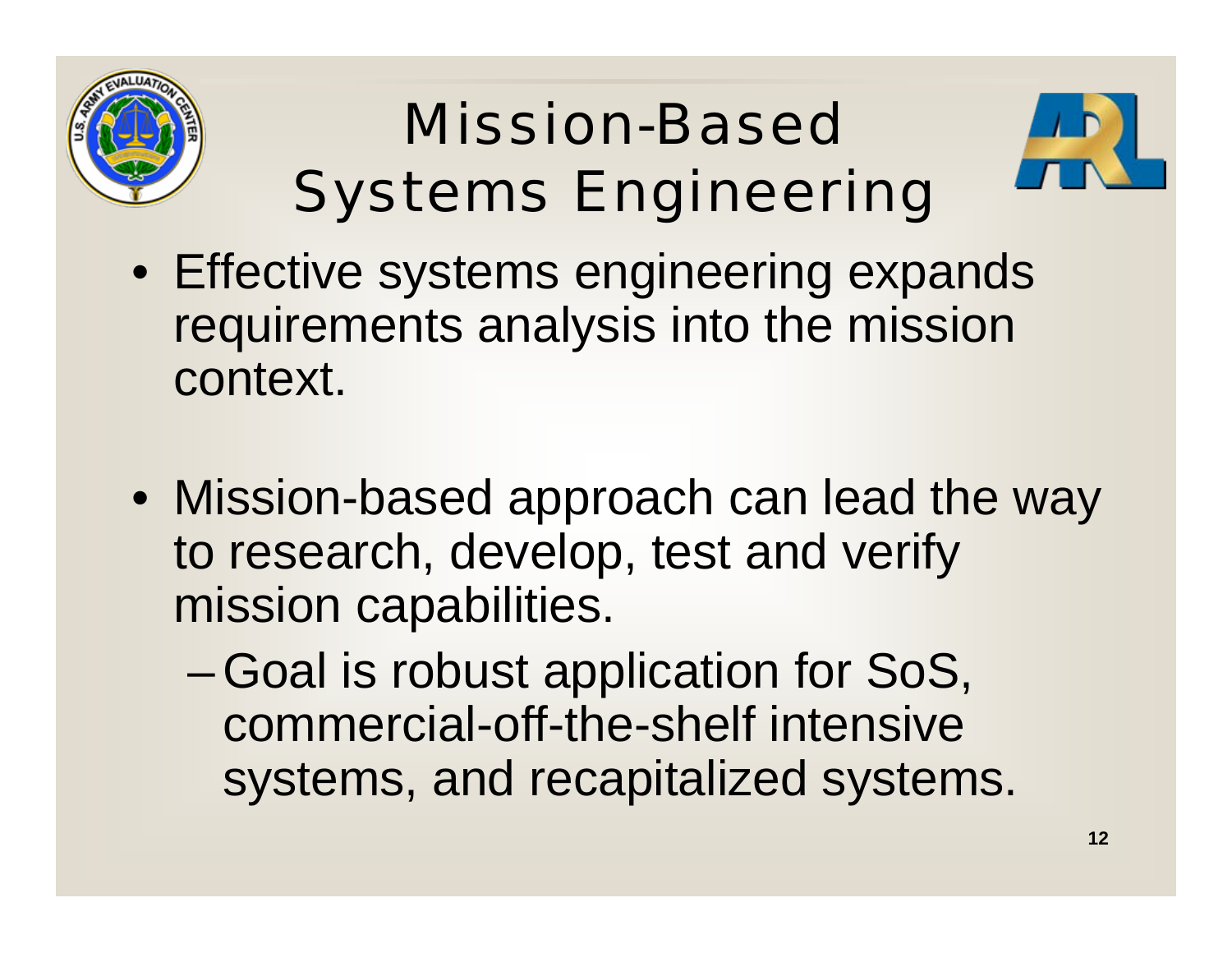

### *MBSE Example HMMWV Upgrades*

### Understand the mission

- Mission: to provide a light tactical wheeled vehicle for command and control, troop and light cargo transportation, special purpose shelter carrier, ambulance, towed weapons prime mover, and special weapons platform throughout all areas of the battlefield or mission area.
- Initial needs: durable, mobile, reliable, utility vehicle to keep up with tanks.
- Evolving needs due to change in conditions and technology:
	- Added mission equipment:
		- Expand vehicle capacity
		- Add communications and weapons systems
		- 1.5 ton payload
	- New environments (changes in threat and terrain):
		- Protect Soldiers through use of additional armor
	- Obsolescence avoidance:
		- Replace obsolete hardware and software





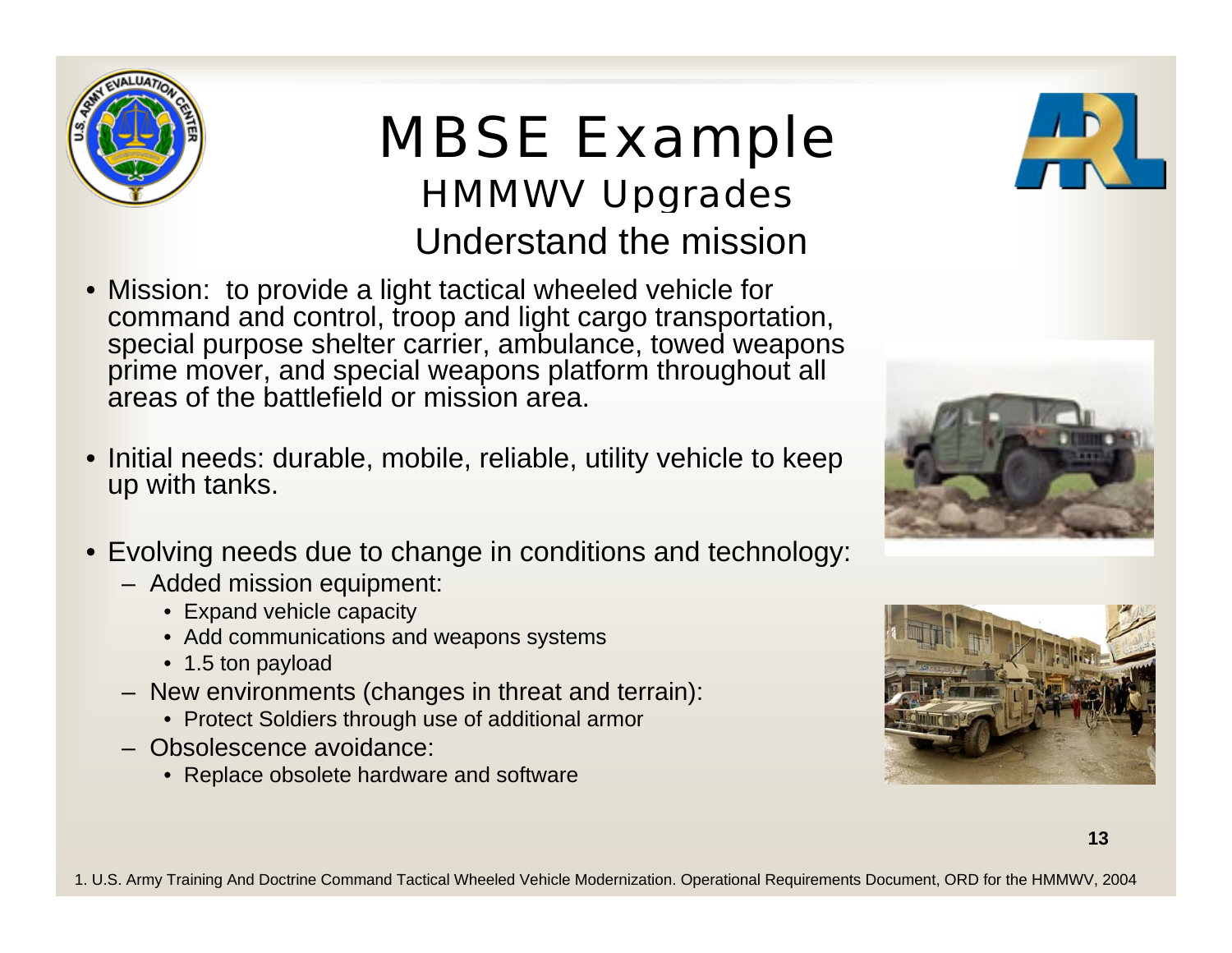

### *Example of mission tasks: HMMWV carrier*



#### *ART 1.1.3 Conduct Tactical Recon*

1 ART 1.3.3.1 Conduct Zone Recon2 ART 1.3.3.2 Conduct Area Recon3 ART 1.3.3.3 Conduct Reconnaissance In Force4 ART 1.3.3.4 Conduct Route Reconnaissance5 ART 1.3.3.5 Conduct Reconnaissance Patrol 6 ART 1.3.4 Conduct Surveillance7 ART 2.2.2 Conduct Actions On Contact 8 ART 2.2.3 Employ Combat Patrols 9 ART 2.2.4 Conduct Counter-ambush actions10 ART 2.2.5 Exploit Terrain Expedite Tactical Movements 11 ART 2.2.6 Cross Danger Area 12 ART 2.2.7 Linkup Other Tactical Forces 13 ART 2.2.9 Conduct Relief In Place14 ART 2.2.10 Navigate From Point to Point 15 ART 2.2.11 Conduct Survivability Move 16 ART 2.2.12 Negotiate Tactical Area Ops 17 ART 2.3.2 Conduct Admin Movement18 ART 2.3.3 Conduct Tactical Road March19 ART 2.3.4 Conduct Approach March 20 ART 2.4.1 Conduct Lethal Direct Fire Against Surface Target 21 ART 2.4.2 Conduct Non-lethal Direct Fire Against Surface Target 22 ART 2.5.2 Occupy Attack Position 23 ART 2.5.3 Establish Battle Position 24 ART 3.2 Detect Locate Surface Targets 25 ART 4.3.4 Employ Combined Arms Air Defense

26 ART 5.3.1.6 React Enemy Direct Fire 27 ART 5.3.1.7 React Enemy Indirect Fire 28 ART 5.3.1.8 React Enemy Aerial Attack 29 ART 5.3.2.1.3 Warn Personnel Of Contaminated Area30 ART 5.3.2.1.4 Report NBC Hazards Throughout Area Ops 31 ART 5.3.5.1 Provide Screen 32 ART 5.3.5.2 Conduct Guard Operations 33 ART 5.3.5.3 Conduct Cover Operations

#### *ART 5.3.5.4 Conduct Area Security Operations*

34 ART 5.3.5.4.1 Conduct Rear Area Base Security Ops 35 ART 5.3.5.4.2 Conduct Convoy Security Operations 36 ART 5.3.5.4.3 Conduct Route Security Operations 37 ART 5.3.5.5.4 Establish Observation Posts 38 ART 5.3.6.1 Provide Protective Service Selected Individuals 39 ART 6.5.2 Provide Medical Evac40 ART 7.2.5 Disseminate Info Other Organizations 41 ART 7.5.2 Conduct Rehearsals42 ART 7.8.3 Maintain Continuity Command Control

#### **Tasks based on mission profile.**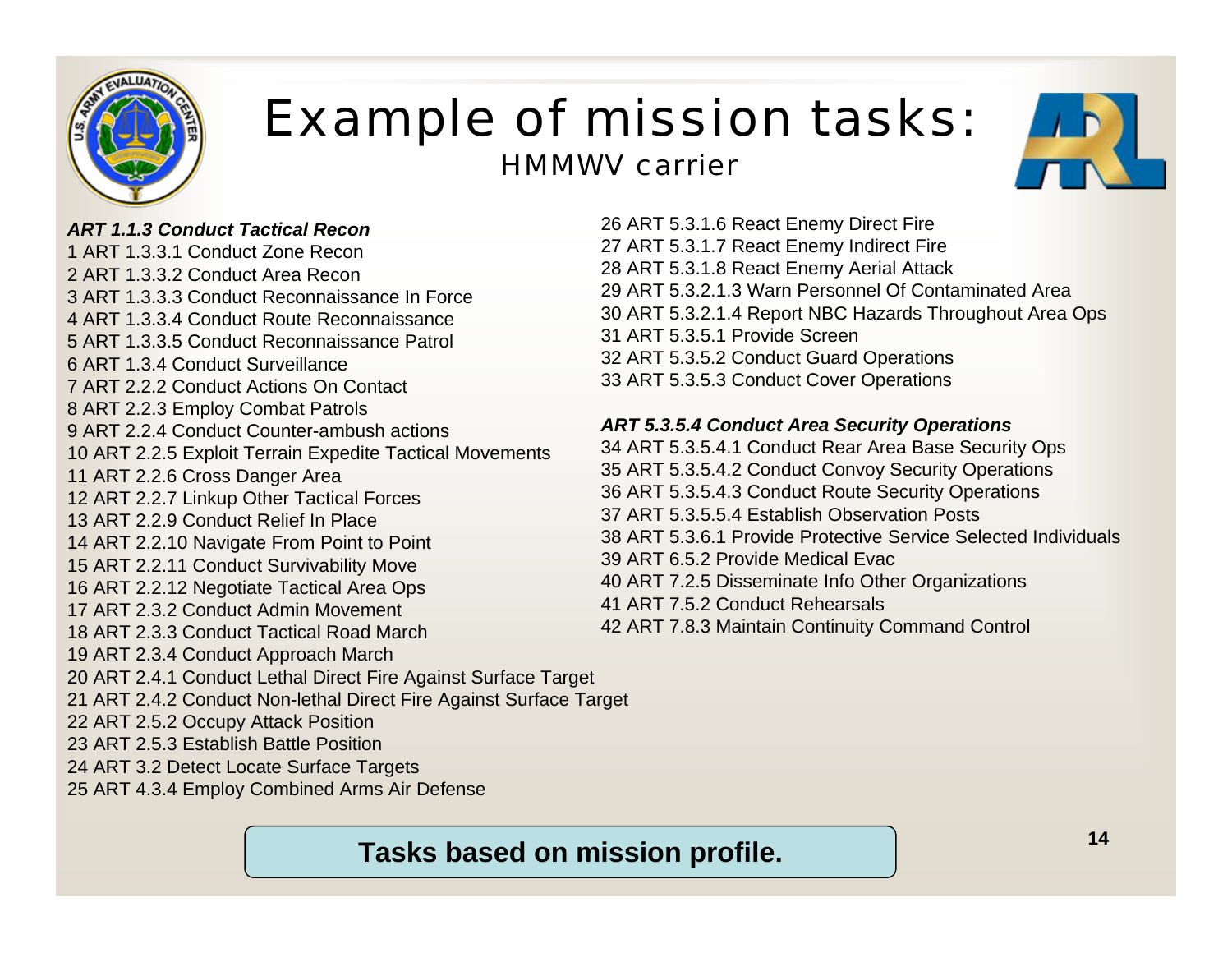

### *MBSE Example HMMWV Upgrades*



### Understand the System

#### **System Components Mod eled**



#### **d** <u>System Functions Modeled</u>

| m <sub>1</sub> Reduced Maximum Speed                |
|-----------------------------------------------------|
| $m_{1,1}$ Reduced Maximum Speed 0-10%               |
| $m_{12}$ Reduced Maximum Speed 10-50%               |
| $m_{1,3}$ Reduced Maximum Speed 50-100%             |
| $m2$ Reduced Maneuverability                        |
| $m_{2,1}$ Reduced Acceleration                      |
| $m2$ , Reduced Steering                             |
| $m_{2,3}$ Reduced Braking                           |
| $m_{2,4}$ Reduced Visibility                        |
| $m3$ Stop After T Minutes                           |
| $m_{3,3}$ Stop After 5-10 Minutes                   |
| $m_{3,4}$ Stop After 0-5 Minutes                    |
| $f_3$ Degraded Initial Rate of Fire of Main         |
| $f_4$ Degraded Subsequent Rate of Fire of Main      |
| $f7$ Total Loss of Firepower Main                   |
| $x_3$ Lost LOS Voice                                |
| x <sub>4</sub> Lost Non-LOS Data (ex. SATCOM)       |
| $x7$ Lost External Communications                   |
| $x_{7,1}$ Lost Encryption Capability                |
| $x_7$ , Lost Channel/Frequency Selection Capability |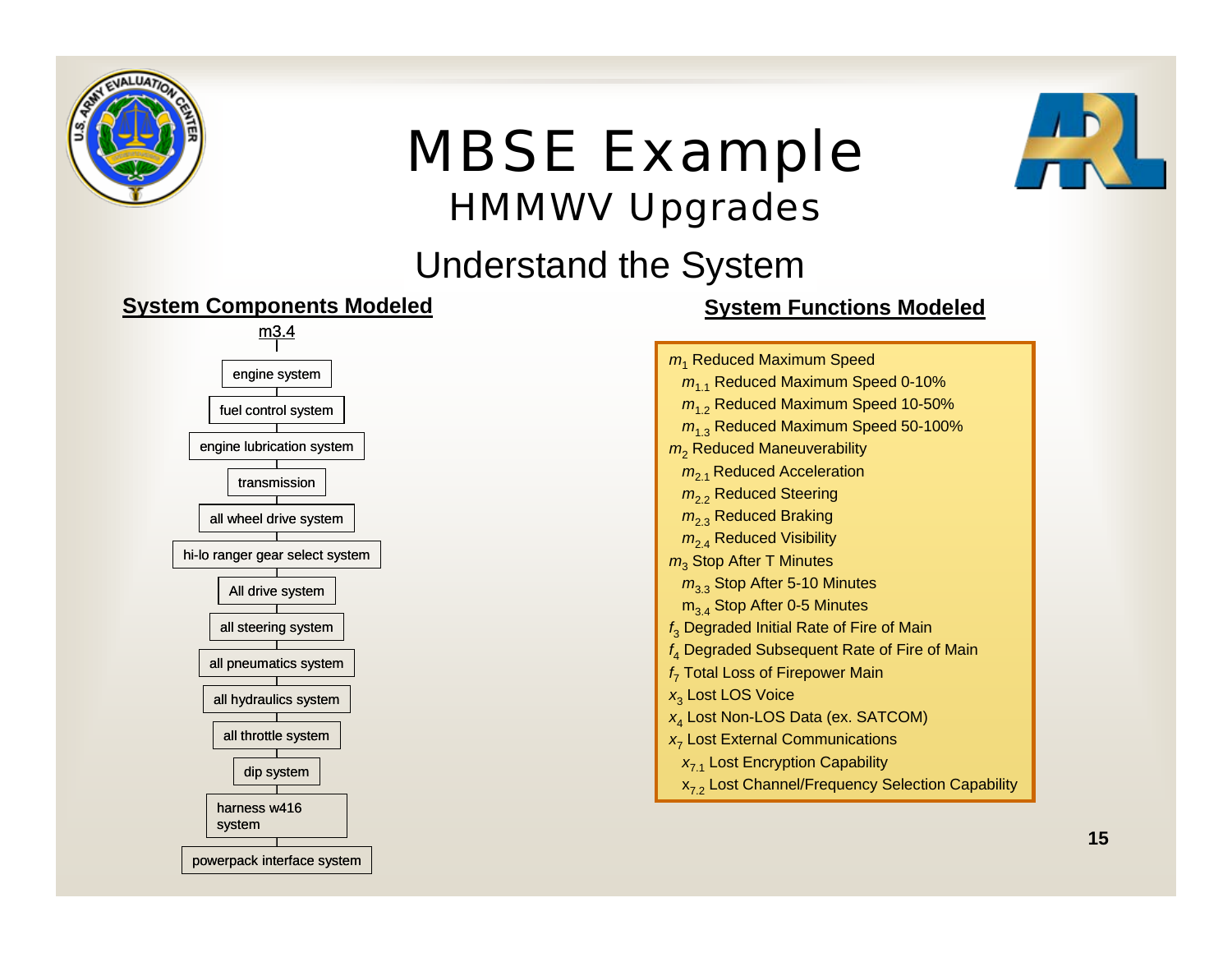

# *MBT&E/MBSE Road Ahead*



- Working group will continue to develop/refine MBT&E process through demonstration and coordination.
	- Execution of pilot projects.
	- Incorporation of lessons learned.
	- –Papers/presentations at major symposia.
	- Coordinate with similar efforts.
- 3 Major additional tasks:
	- –**Coordinate with Materiel Developer**
	- –Coordinate with Capabilities Developer
	- Document Baseline MBT&E Process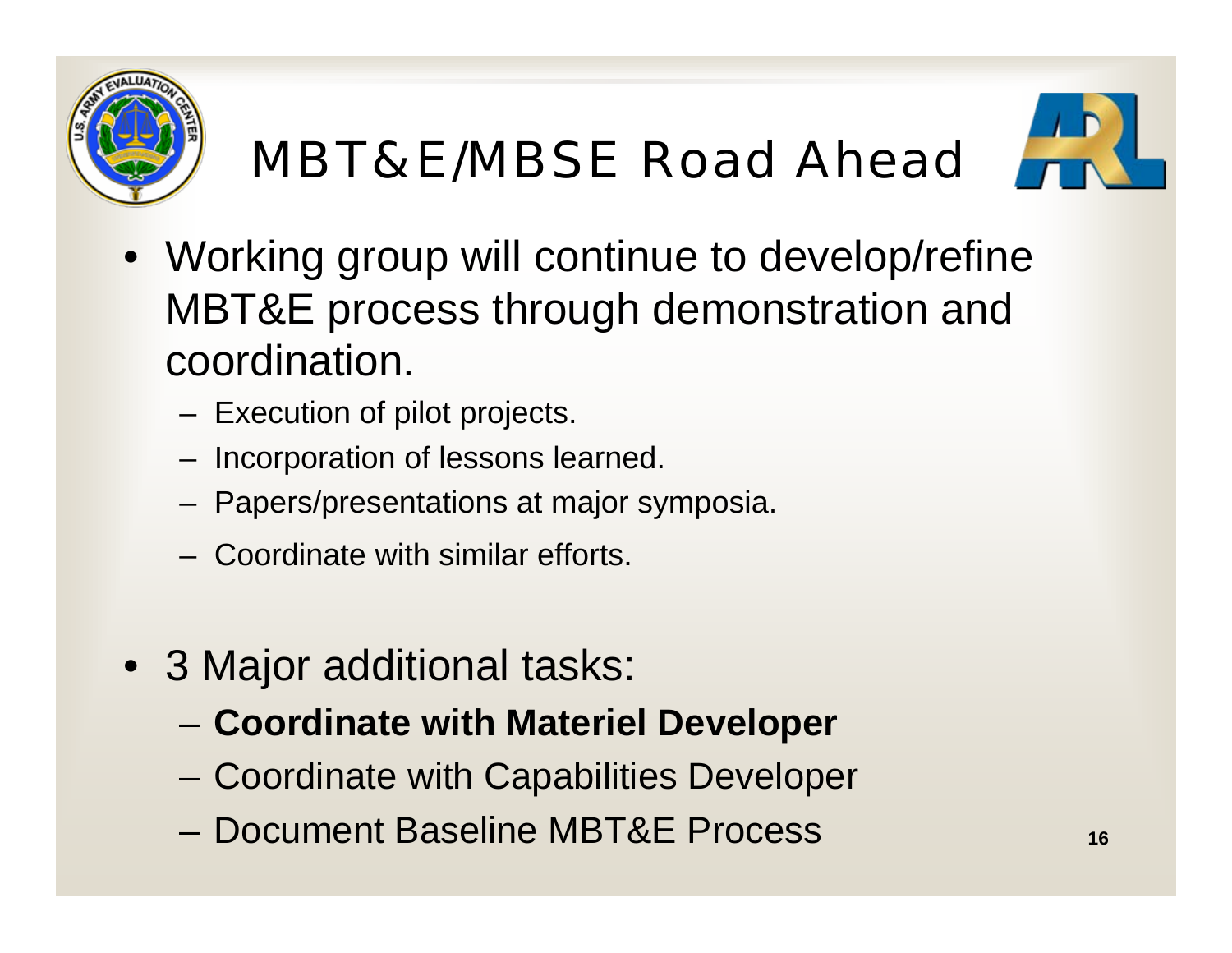

### *Coordinate with Materiel Developer*



Overall Purpose: To align MBT&E with **systems engineering** (SE) process.

Goals (Products):

- •Description of products available from SE.
- •Description of MBT&E modifications necessary to align MBT&E with SE.

#### Responsibilities:

- •AEC will lead.
- • Primary support from PMs (through participation in pilot projects), DUSD(AT&L) and ASA(ALT).
- •Other agencies support.

#### Schedule:

- •September/October: Introduce to PMs through focused AST training sessions.
- •Early November: Detailed interchanges at MBT&E WG.
- •February: Report modifications to MBT&E process at MBT&E Summit #3.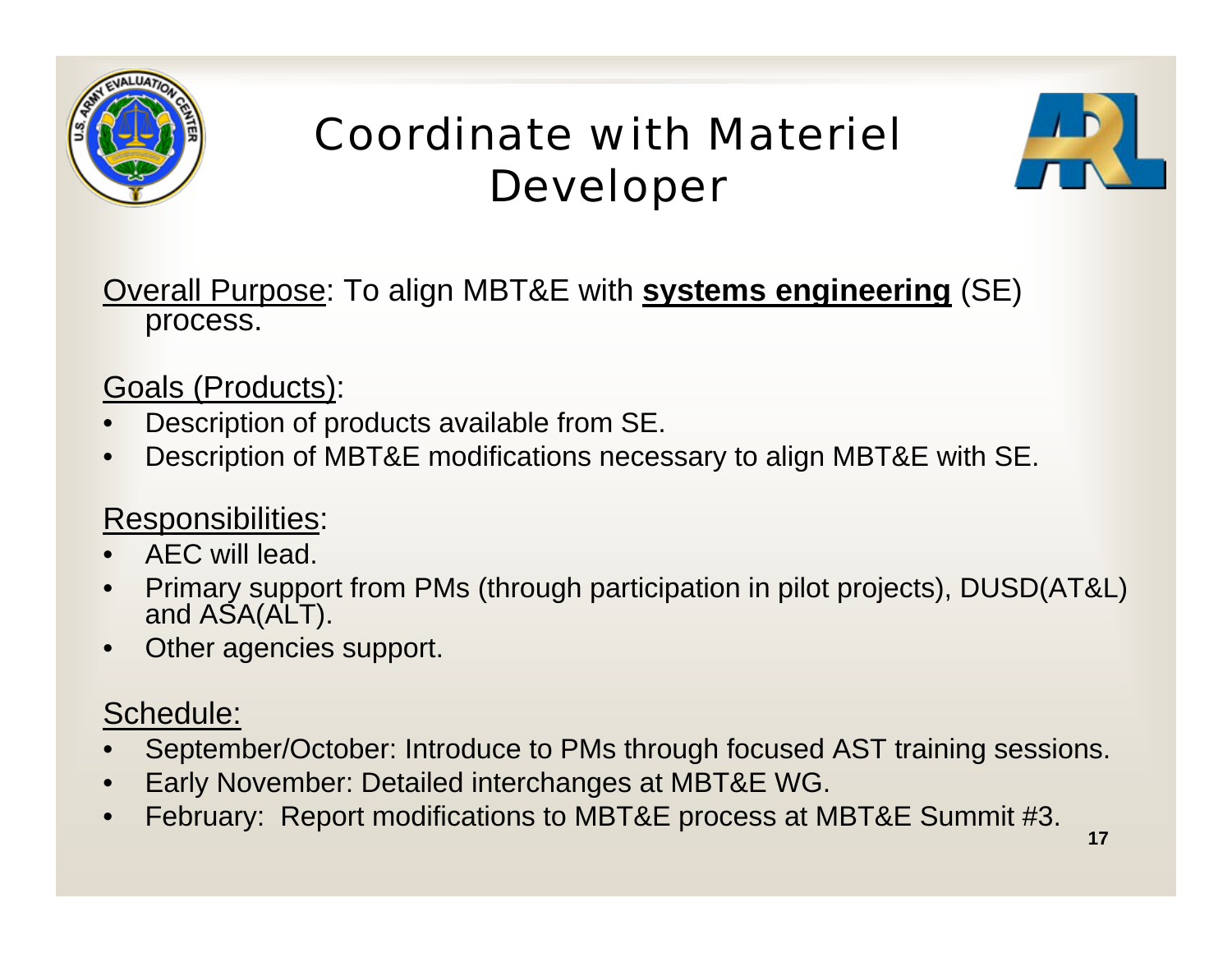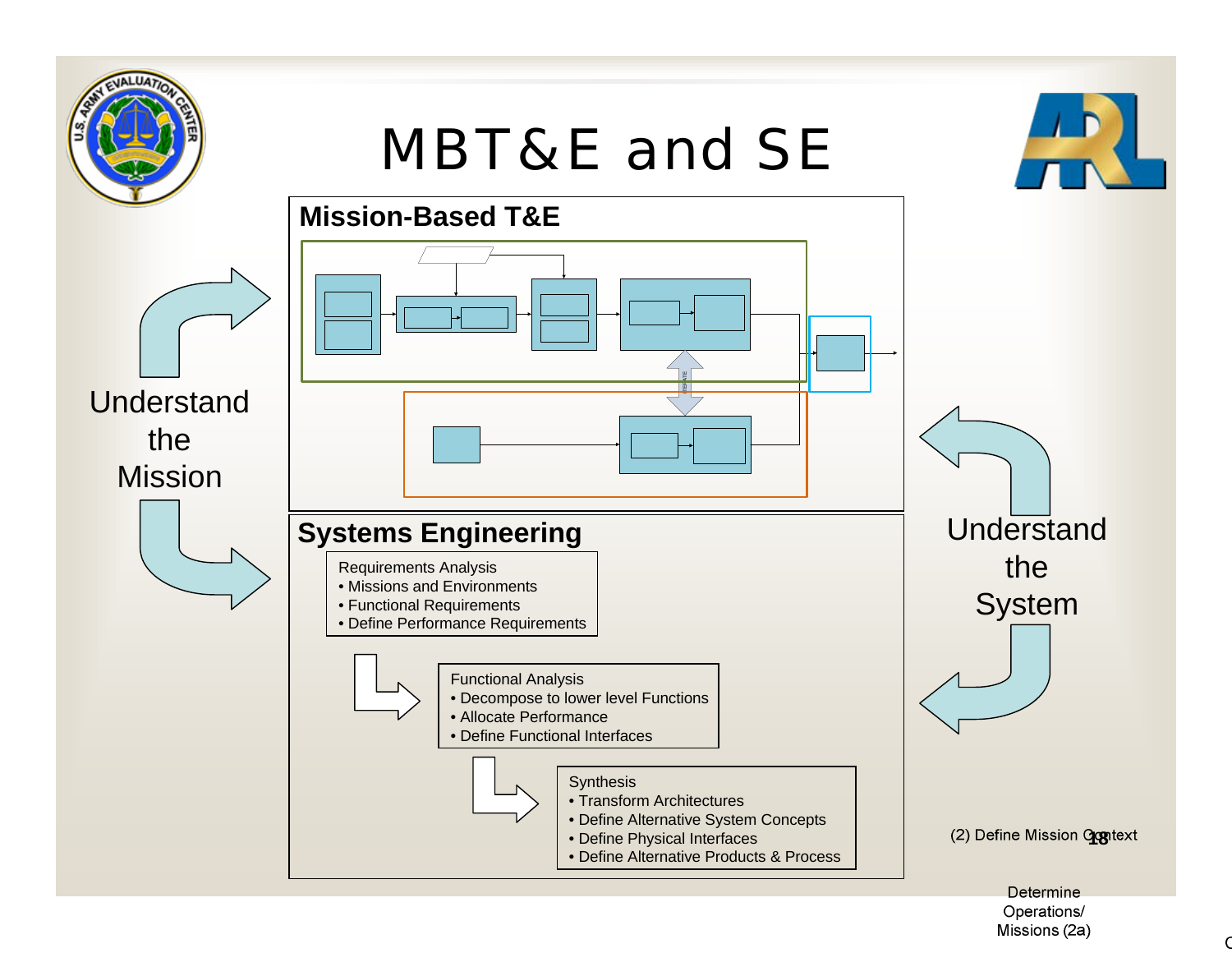





- MBT&E provides a way to link task capabilities to SoS components and functions to test and evaluation.
- SE is an essential element of system development. Mission-based SE considers the system functional requirements that provide the operational capability anticipated by the user.
- Synchronization of MBT&E and SE will provide the common framework needed to create a collaborative environment between the capabilities developer, materiel developer, and T&E.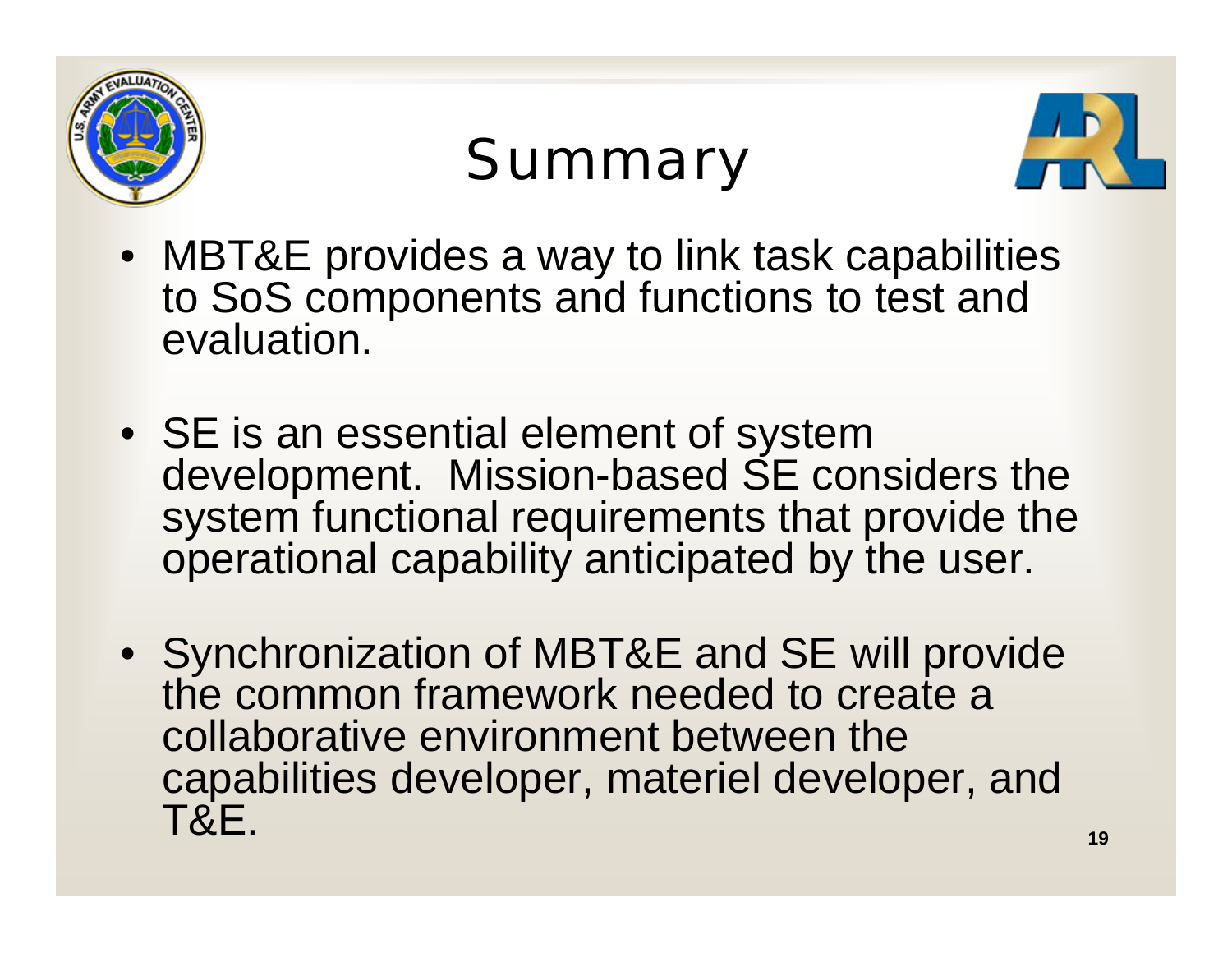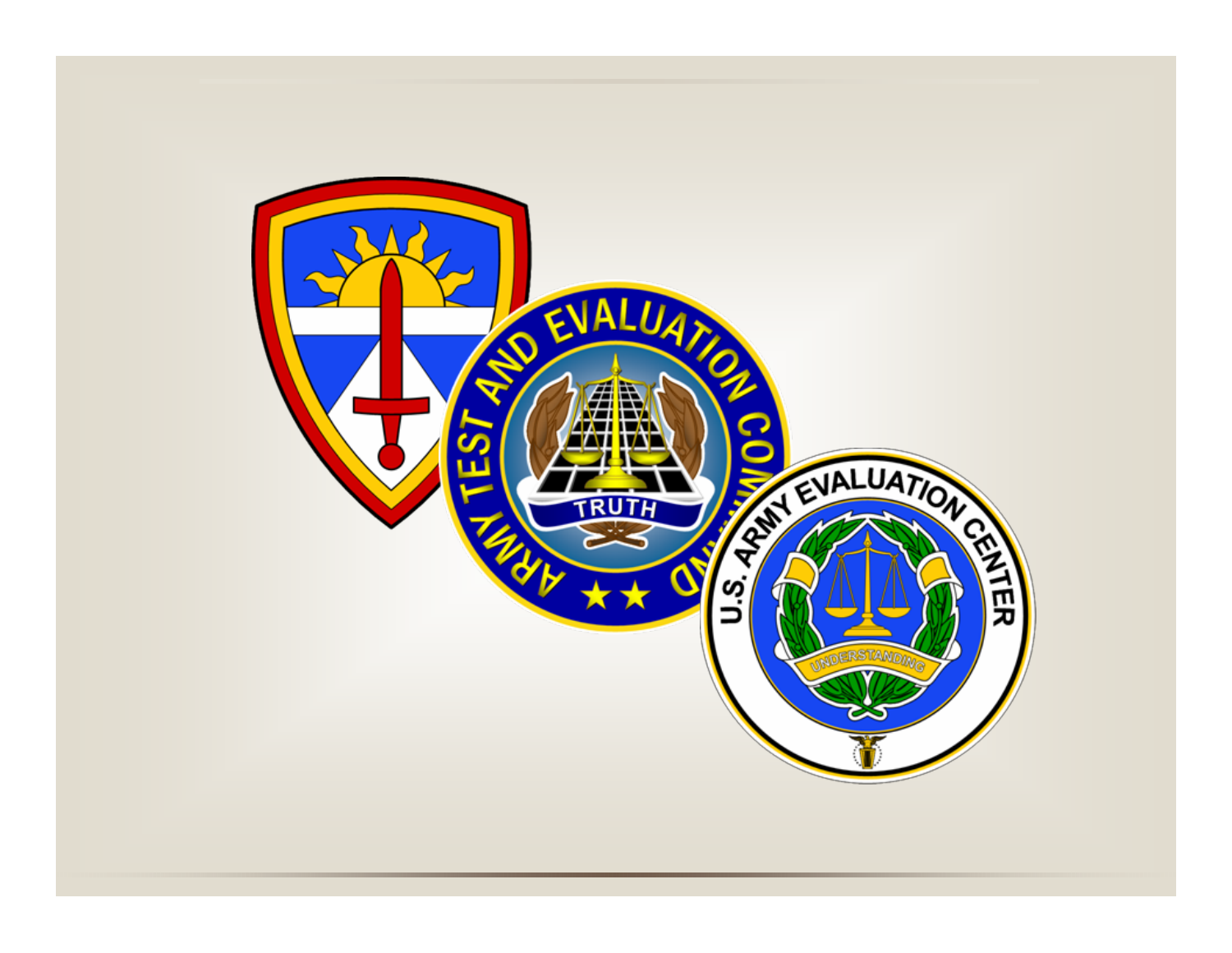# *Framework - Capability*



Capability<sup>1</sup> – The ability to achieve a desired effect [or result, outcome, or consequence of a task2] …

- under specified standards and conditions
- –through a combination of means and ways
- to perform a set of [higher level] tasks.



2. Taken from JP 1-02, Mar 2007, definition of effect.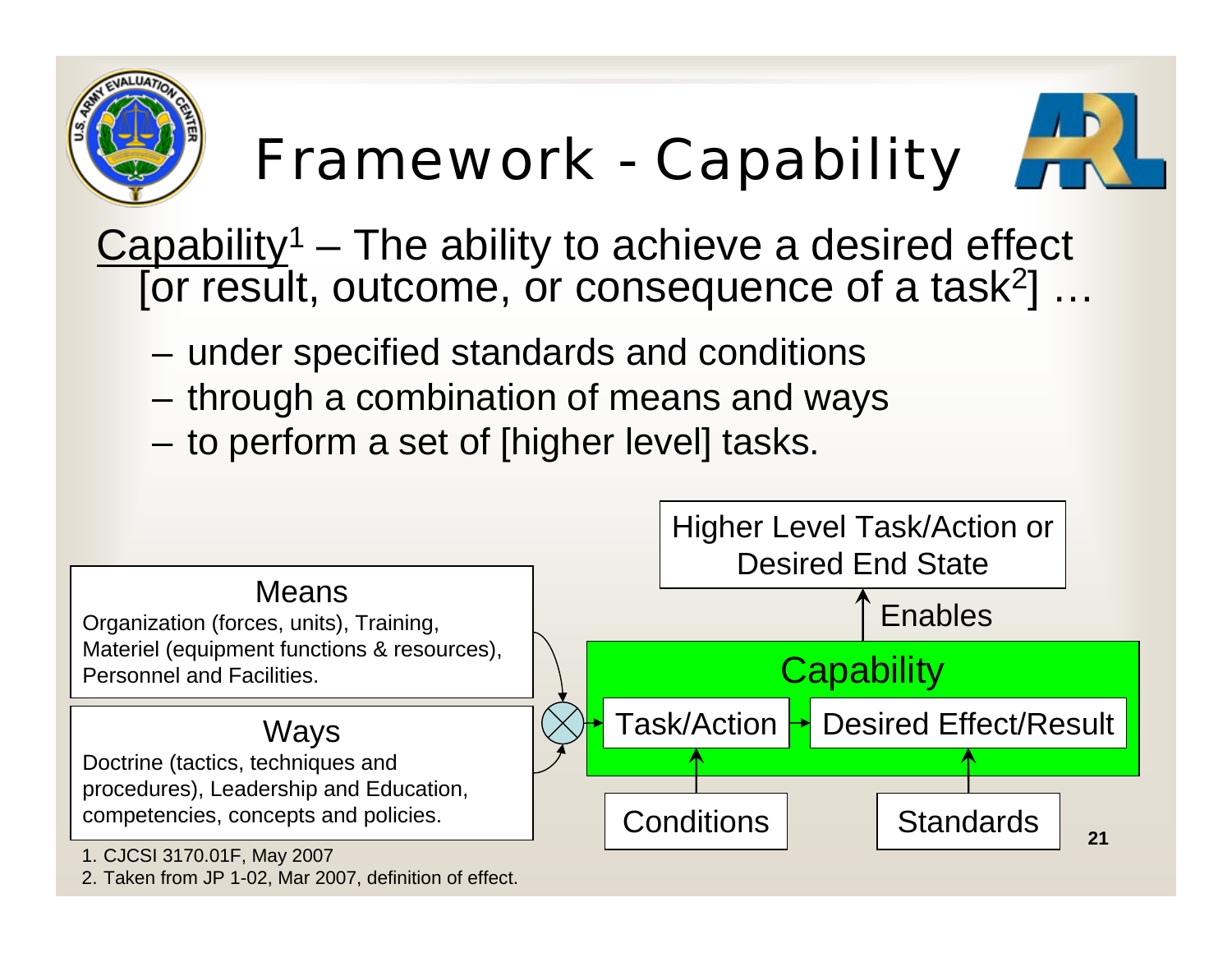# *MBT&E Accomplishments Demonstration*

- Pilot Projects Initiated.
	- 11 projects identified. Examples:
		- Aviation: Joint Cargo Aircraft + Joint Air-to-Ground Missile
		- Combat Support: Joint Light Tactical Vehicle
		- Net Fires: M109 Family of Vehicles + IAMD SoS
		- C3: WIN-T Inc 3
		- Intel: DCGS-A
		- Close Combat: Sub-combat Weapon, Counter Defilade Target Engagement (XM25)
- Focus of the Pilot Projects.
	- Validate process (usability, quality and workload).
	- Develop AST tools and training plans.
	- Solicit AST feedback for improvements.

**Early Results and Feedback:**

- **Process steps can be executed with current personnel skill set.**
- **Improvements in tools (templates, M&S, training, etc.) and wider community participation will increase efficiency.**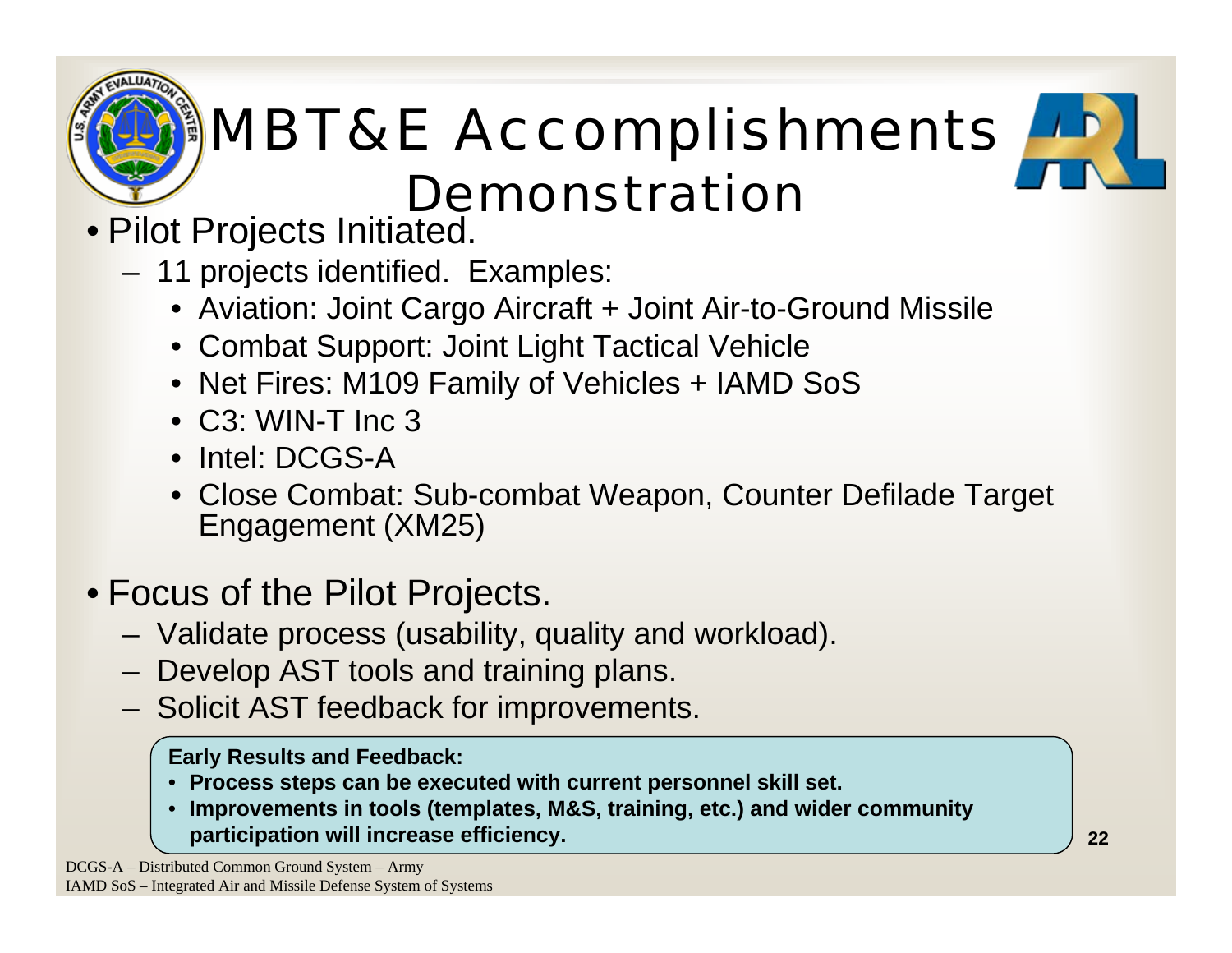

# *SE Policy February 20041*



- Systems Engineering (SE) All programs ... shall apply a robust SE approach that balances **total system performance** and total ownership costs within the **family-of-systems, system-of-systems context**.
- Programs shall develop a Systems Engineering Plan (SEP) for Milestone Decision Authority (MDA) approval in conjunction with each Milestone review, and **integrated with the Acquisition Strategy**.
- DoDI 5000.2 requires a SEP for all programs

**MBT&E and SE synchronized with the acquisition strategy and documented in SEP.**